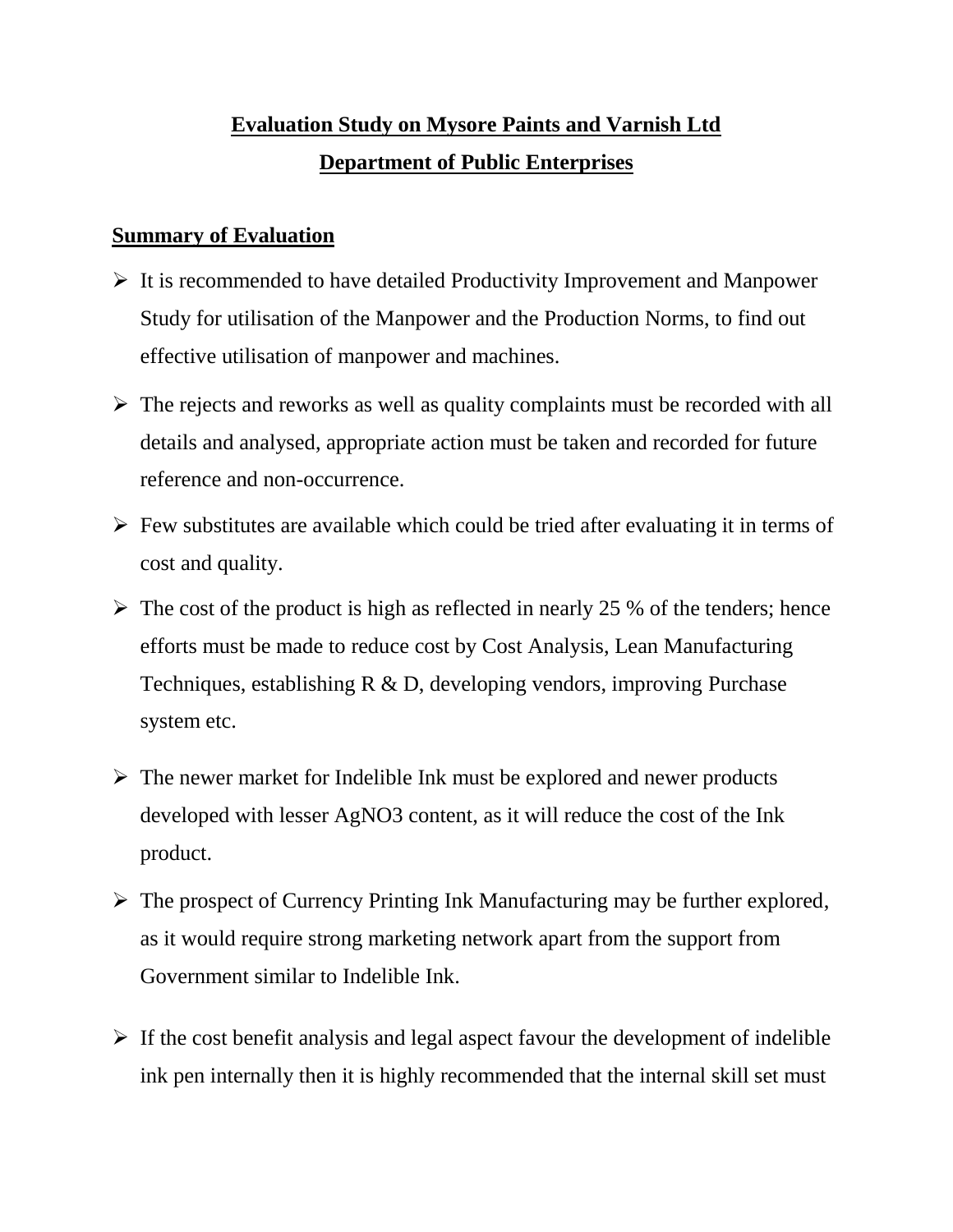be nurtured and allowed to develop the pen to commercial stage. It is recommended to provide all necessary support to the team.

- $\triangleright$  The Industrial Paints business will be growing at a rate of 12 to 15 % for the financial year 2015 – 2018, therefore it is recommended to plan strategy to increase the business by 12 to 15 % instead current strategy of yearly increase in sales turnover by 10 %.
- $\triangleright$  It is also recommended to purchase modern machines having better technology, which requires lesser resources such as manpower, energy etc. Also yield and quality would be better than the current machineries.
- $\triangleright$  Currently, there are few Marketing Officers/ Staff, it is recommended to have bigger team so that they can scout for opportunities and convert the opportunities into business value. The marketing activity needs to have definite targets and if possible, this may be outsourced.
- $\triangleright$  The organization should also recruit adequate manpower at positions, where it's indispensable such as Paint Technology, Research and Development etc.
- MPVL must try to enter new markets i.e., at National Level and also try to retain clients from the neighbouring states on continual basis. The major customers of MPVL are State Road Transport Corporation, this sector may be further tapped and build a brand image for MPVL.
- $\triangleright$  MPVL need to explore the possibility of re-entering the decorative paints segment, which has larger demand and higher profit margins compared to the Industrial paints segment.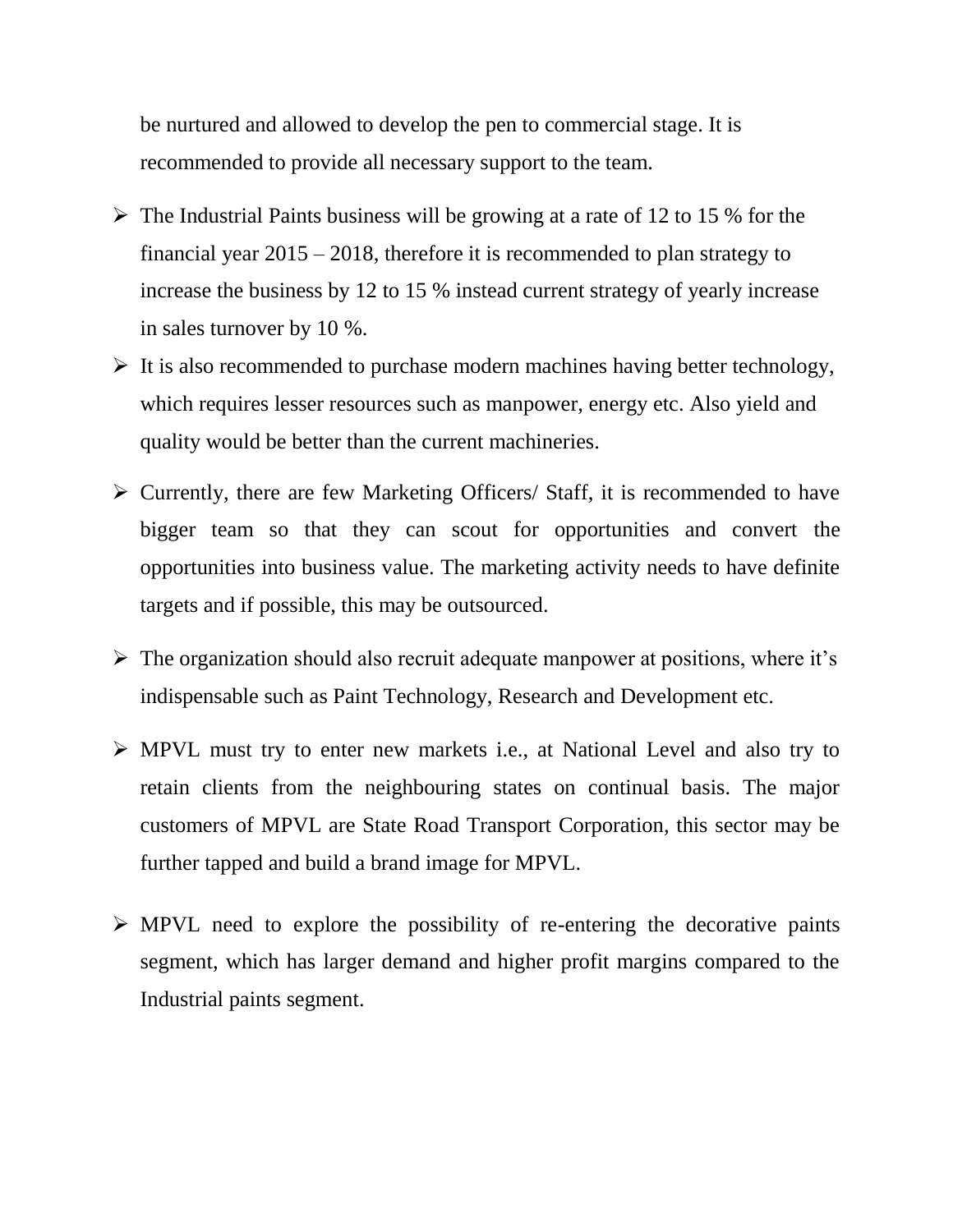## **Recommendations**

It is recommended to have detailed Productivity Improvement and Manpower Study for utilisation of the Manpower and the Production Norms. The material for production could be so planned that the same could be brought and placed for in production shop on the previous day. Therefore same crew can operate Attritor Mill, Ball Mill and Packing. It also recommended that the Production Schedule for the month may be so planned that the no. of shifts are reduced and the manpower is utilised to produce other products such as Sealing Wax, Ink etc.

Elimination of Waste by Substitution: The substitutes obtained for the raw materials used are listed in the table below, the organisation need to analyse the substitutes for their value, yield and paint quality.

| Sl. No.        | <b>Material</b>           | <b>Substitute</b>                           |
|----------------|---------------------------|---------------------------------------------|
|                | M.T.O                     | Slop Oil (Partly)                           |
| $\overline{2}$ | Alkyd Resin               | 1st Quality – Linseed Oil or Long Oil based |
|                |                           | Resin                                       |
|                |                           | 2nd / 3rd Quality - DCO monomer or RSO      |
| 3              | TiO <sub>2</sub> (Rutile) | <b>Imported TiO2</b>                        |
| $\overline{4}$ | Xylene                    | Toulene/solvent CIX                         |
| 5              | TiO2 (Anatase)            | Can substitute with lesser % (purity) TiO2  |
|                |                           | (Rutile) or imported Anatase.               |
| 6              | Mild Chrome Yellow        | Lemon Chrome with 0.2% Scarlet chrome       |
|                |                           | or Synthetic Yellow Oxide and Pinch of      |
|                |                           | <b>Scarlet Chrome</b>                       |
| 7              | PU Resin and Epoxy Resin  | <b>Equivalent Grades</b>                    |
| 8              | Alkyd Resin-DCO           | <b>RCO/RSO</b>                              |
|                | monmeric                  |                                             |
| 9              | <b>Rectified Spirit</b>   | Iso-Propyl Alcohol                          |
| 10             | Dipentine                 | Pine Oil                                    |
| 11             | <b>ARLO</b>               | BFRLO                                       |

 $\triangleright$  Based on the above evaluation, it is recommended that the following steps to be taken to reduce the cost of the Paints and other products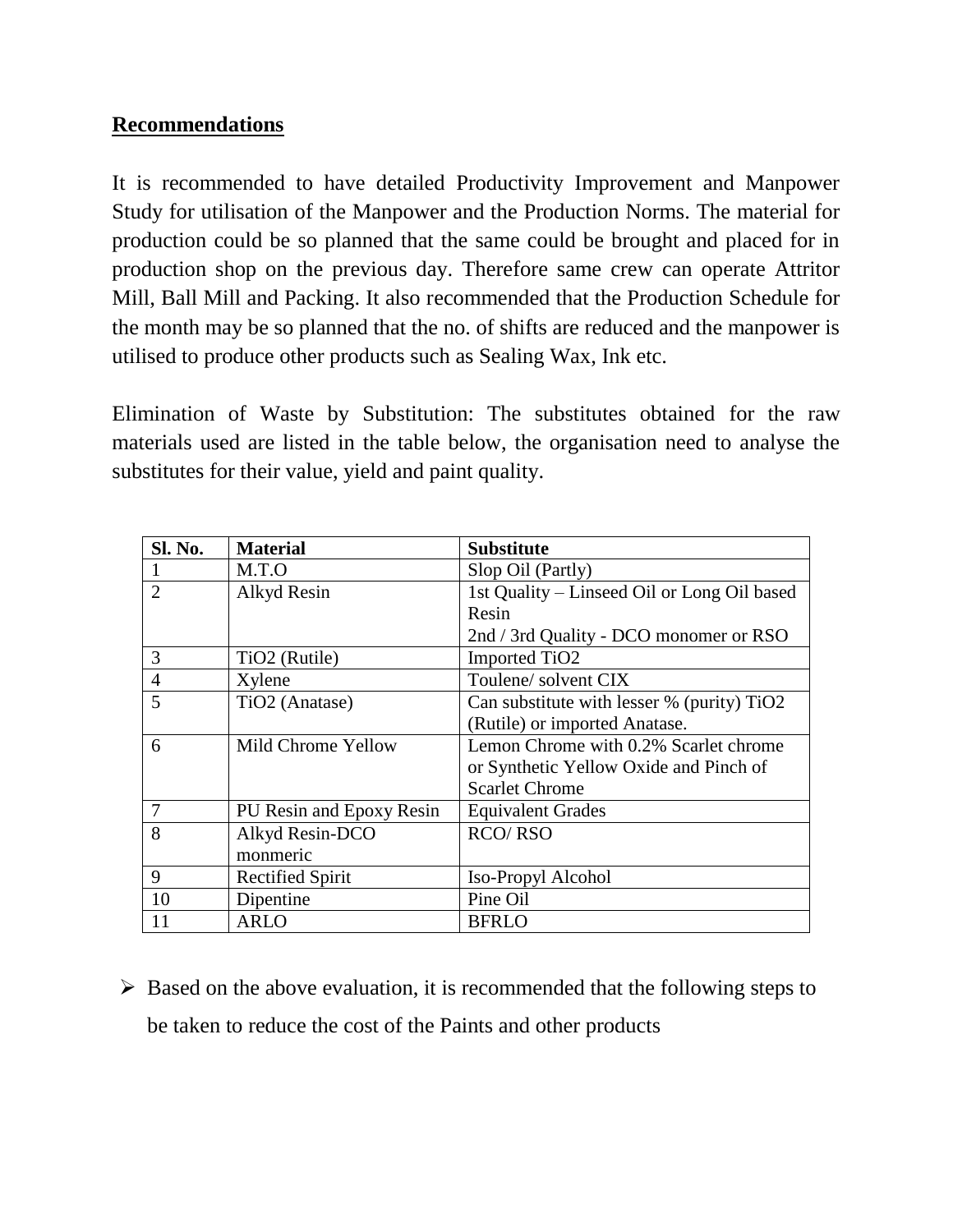- The above table and graph reveal that the tender lost in Synthetic Enamel and PU Paints is 26.2% and 73.2%, which forms the major share of the Paints sales in terms of volume, therefore special efforts have to be made to reduce the cost of these paints.
- Detailed cost analysis of the individual products for all inputs such as raw material, manpower, manufacturing cost, energy cost etc. must be carried out. The products then can be categorised into groups which are within  $\pm$  5% cost value. This would help the management to focus on areas, where cost could be reduced.
- The management must introduce systems, which will motivate the employees to come up with suggestions to reduce cost, improve quality and manufacturing processes. It is also required to set R  $\&$  D lab to improve quality and reduce cost of product by substitution.
- The purchase system and procedures need to be more efficient so that the raw materials are purchased in time and also at lower cost. It is also recommended to forecast the requirements for the year and develop vendors, who could supply the material at a short notice and without much fluctuation in prices.
- It is recommended to adopt ERP system suitable for small organisations for better control over the expenditures, consumptions, purchases etc.
- If the cost benefit analysis and legal aspect favour the development of pen internally then it is highly recommended that the internal skill set must be nurtured and allowed to develop the pen to commercial stage. It is recommended to provide all necessary support to the team.
- The evaluation of the current situation provides the insight into the ink market, which is used in various fields such as elections, medical sciences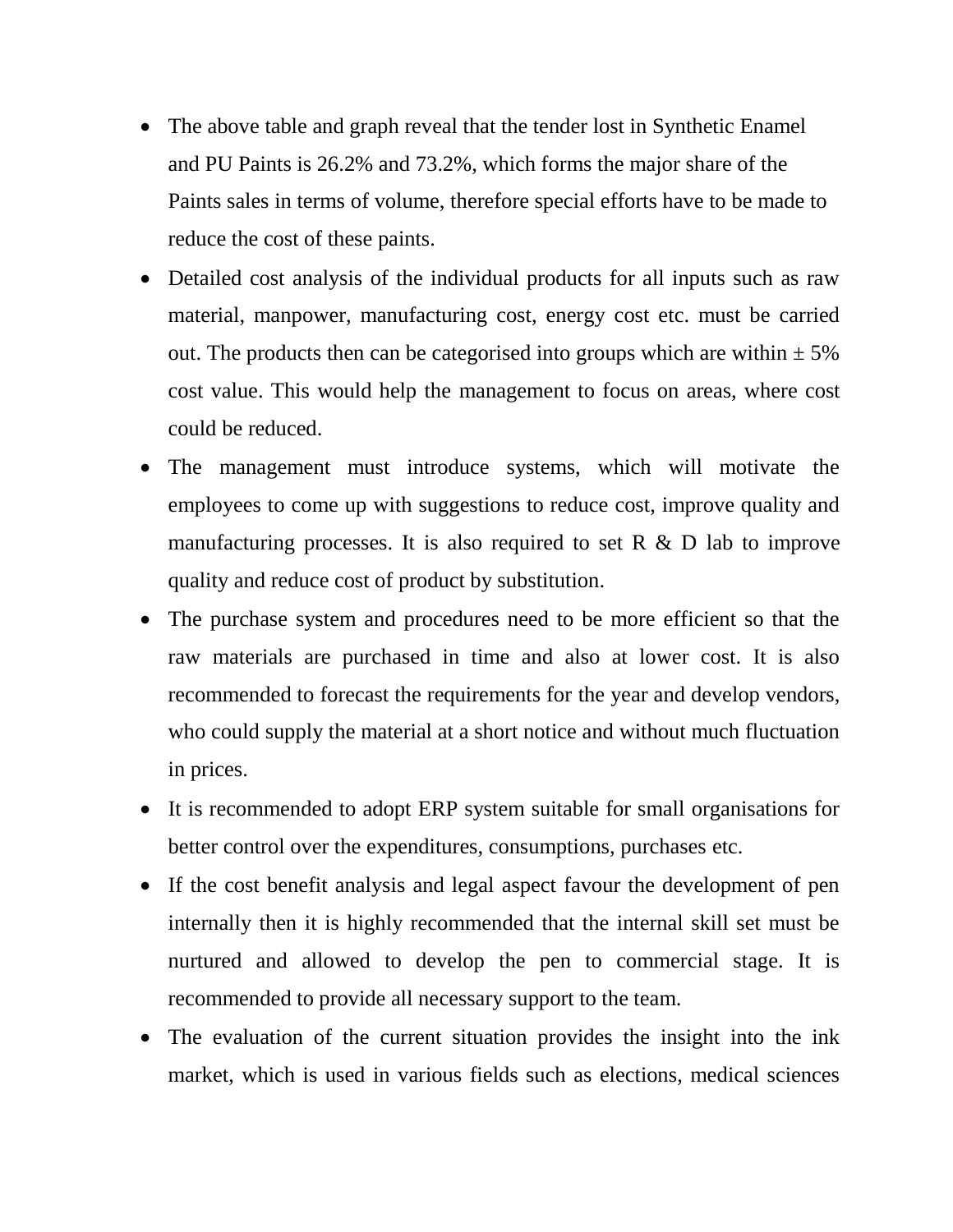such as marking the pulse polio recipient, surgery area on human body etc. The recommendations are the outcome of these requirements of the market.

- It is recommended to have strong  $R \& D$ , which could develop the indelible inks for various purposes depending on the usage and dyeing requirements and its longevity.
- The content of the Silver Nitrate (AgNO3), which is the main constituent and also the costliest, needs to be reviewed and quantity reduced from current composition of 23.6%, based on the requirements of the customer. This will reduce the cost and support increasing the market share.
- The prospects of exporting the Indelible ink to other countries on a continually basis must be explored through Election Commission of India and Govt. of India.
- The prospect of Security Ink manufacturing may be further explored, as it would require strong marketing network apart from the support from Government similar to Indelible Ink.
- If the cost benefit analysis and legal aspect favour the development of pen internally then it is highly recommended that the internal skill set must be nurtured and allowed to develop the pen to commercial stage. It is recommended to provide all necessary support to the team.
- From the above analysis and the data available, the inferences drawn have helped to develop the following recommendations.
- The Industrial Paints business will be growing at a rate of 12 to 15 % for the financial year 2015 – 2018, therefore it is recommended to plan strategy to increase the business of 12 to 15 % instead current strategy of yearly increase in sales turnover by 10 %.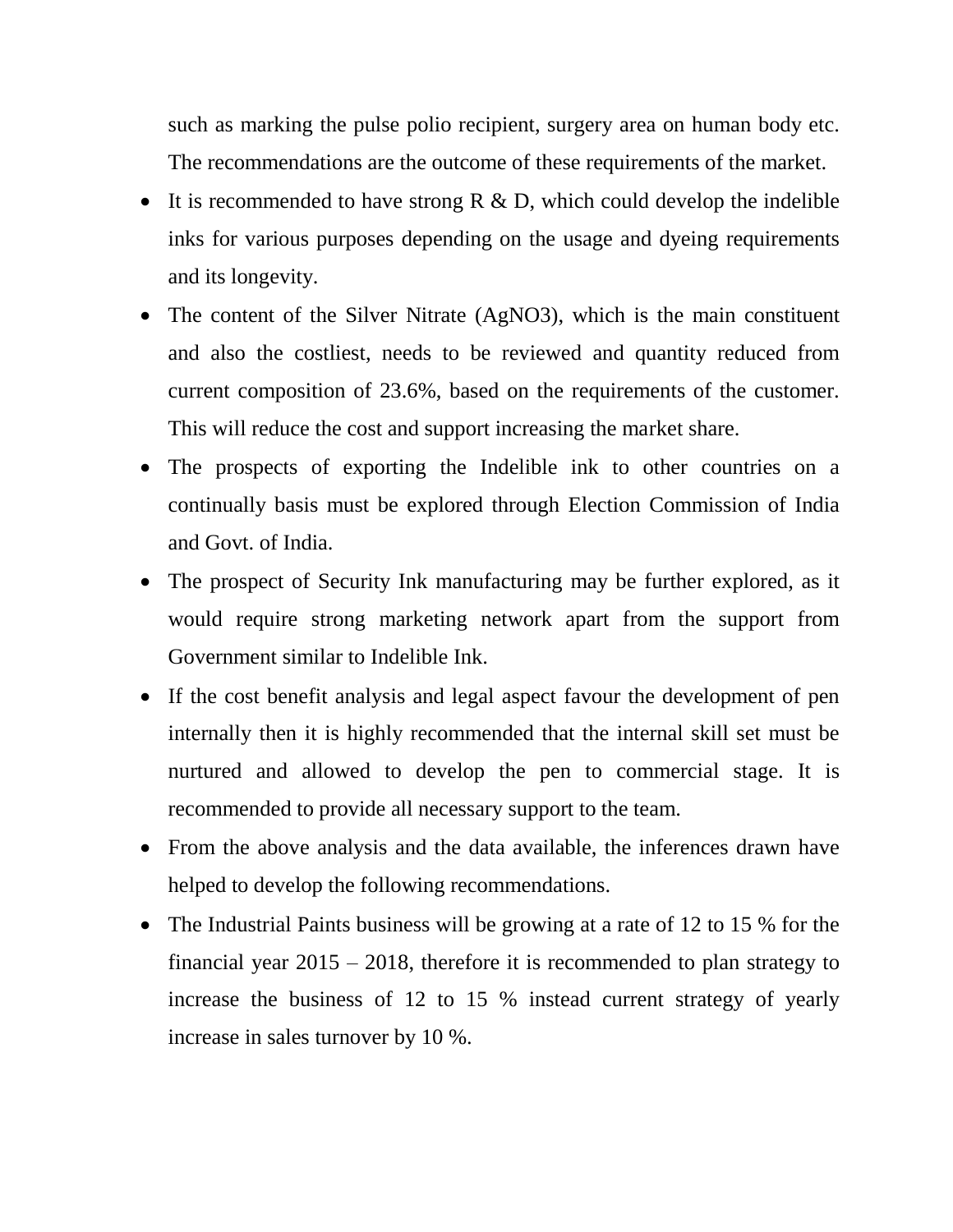- The capacity of the Plant is determined by the available plant and machinery, where in few of them are unserviceable and obsolete, it therefore recommended to scrap these machinery. The machines available are old and traditional. It also recommended increasing the utilisation of the current usable machinery as mentioned in section 3.2.1. It is also recommended to purchase modern machines having better technology, which requires lesser resources such as manpower, energy etc. Also yield and quality would be better than the current machineries.
- It is recommended to implement Lean Manufacturing Techniques, to help organisation identify waste and improve the processes. It is also recommended to carry out detailed Productivity Improvement and Manpower Assessment Study. These initiatives will help to reduce the cost of manufacturing, therefore making the product cheaper and more competitive.
- As the Porters Five force Analysis, the threat to the business is low to medium, therefore it is imperative on part of the organisation to enhance and utilise all its strengths and convert all opportunities into business.
- Currently, there are only few field staff, it is recommended to have bigger team so that they can scout for opportunities and convert the opportunities into business value. The marketing activity needs to have definite targets and if possible, this may be outsourced.
- The organisation needs to recruits adequate manpower at positions, where it's indispensable such as Paint Technology, Research and Development etc.
- MPVL may try to enter new markets i.e., at National Level and also try to retain clients from the neighboring states on continual basis. The major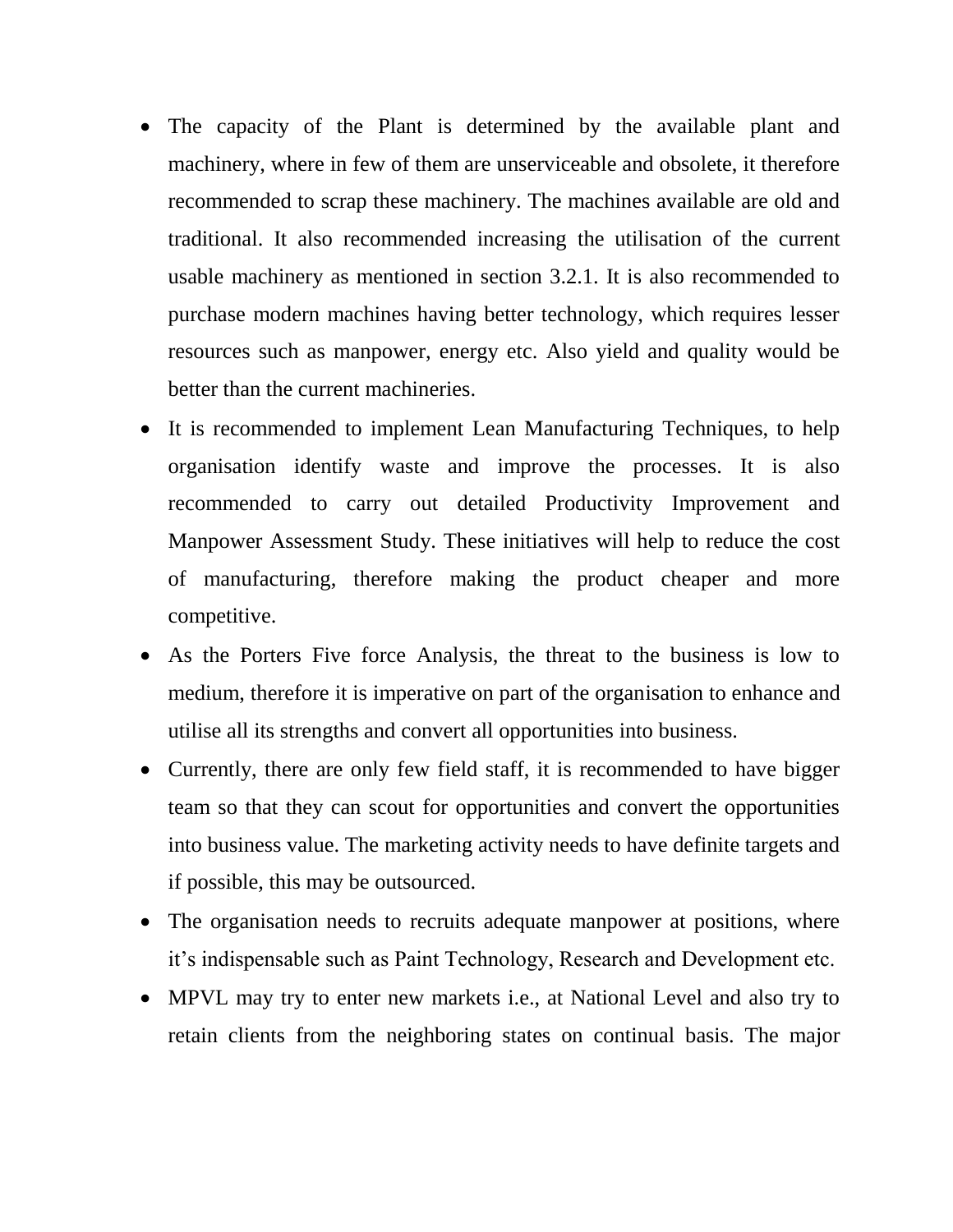customers of MPVL are State Road Transport Corporation, this sector may be further tapped and build a brand image for MPVL.

- From the above analysis and the data available, the inferences drawn have helped to develop the following recommendations.
- The Industrial Paints business will be growing at a rate of 12 to 15 % for the financial year 2015 – 2018, therefore it is recommended to plan strategy to increase the business of 12 to 15 % instead current strategy of yearly increase in sales turnover by 10 %.
- The capacity of the Plant is determined by the available plant and machinery, where in few of them are unserviceable and obsolete, it therefore recommended to scrap these machinery. The machines available are old and traditional. It also recommended increasing the utilisation of the current usable machinery as mentioned in section 3.2.1. It is also recommended to purchase modern machines having better technology, which requires lesser resources such as manpower, energy etc. Also yield and quality would be better than the current machineries.
- It is recommended to implement Lean Manufacturing Techniques, to help organisation identify waste and improve the processes. It is also recommended to carry out detailed Productivity Improvement and Manpower Assessment Study. These initiatives will help to reduce the cost of manufacturing, therefore making the product cheaper and more competitive.
- As the Porters Five force Analysis, the threat to the business is low to medium, therefore it is imperative on part of the organisation to enhance and utilise all its strengths and convert all opportunities into business.